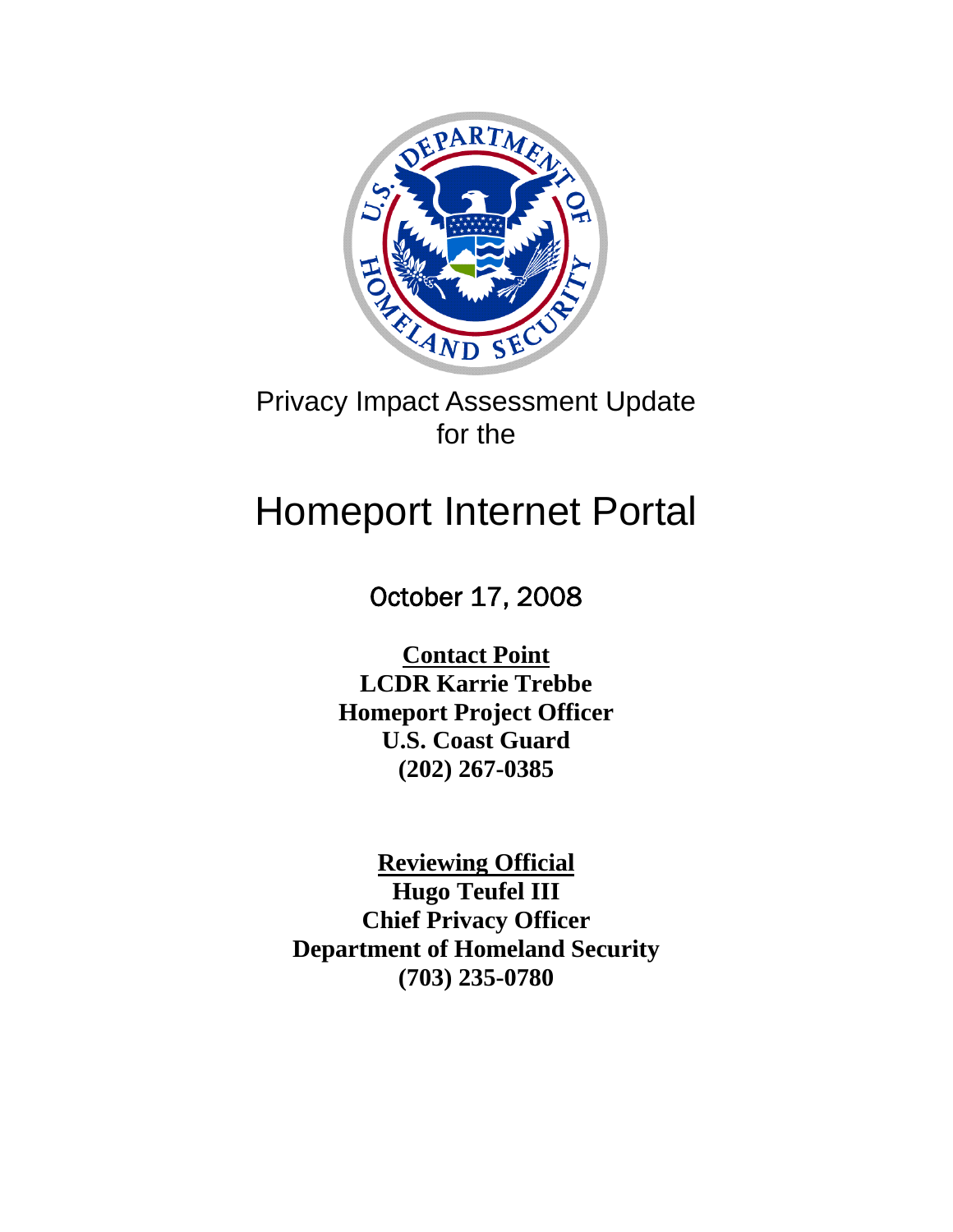

# **Abstract**

This is an update to the previous Homeport privacy impact assessment, dated May 9, 2006, in order to describe the new functionality that will allow merchant mariners to determine the status of their credential application using the Homeport Internet Portal. Homeport will use the identification information provided by the mariner to match records from the Merchant Mariner Licensing and Documentation (MMLD) system and provide mariners the current status of their credential application. Information provided by the mariner will be used solely for matching records and will not be retained in Homeport at the completion of the online session.

# **Introduction**

The Maritime Transportation Security Act (MTSA) of 2002 established a comprehensive national system of transportation security enhancements to protect America's maritime community against the threat of terrorism without adversely affecting the flow of commerce through United States ports. The Department of Homeland Security (DHS) United States Coast Guard (USCG) is the lead Federal agency for maritime homeland security and has significant enforcement responsibilities under the MTSA. Among its duties under the MTSA, the Coast Guard requires that maritime security plans be developed for ports, vessels and facilities, and that those individuals with access to maritime facilities have credentials demonstrating their eligibility for such access.

Homeport, which has a system of records under the Privacy Act of 1974 and a Privacy Impact Assessment (PIA), facilitates implementation of these requirements. Representatives of the maritime industry, members of Area Maritime Security Committees, other entities regulated by the MTSA, USCG, and other users associated with a vessel, facility, or specific committee will be able to register and use Homeport. This tool will serve as an enterprise portal that combines secure information dissemination, advanced collaboration, and provides a public-facing interface for internal Coast Guard processes. It is an operational mission replacement for the current legacy internet system (www.uscg.mil).

Homeport has four main functions: 1) provide a secure means for regulated entities to submit and store security plans for approval; 2) provide a secure means by which facility operators may view lists of union personnel authorized to access their facility; 3) provide a secure means for representatives from the maritime domain to submit personal information to the Transportation Security Administration (TSA) needed to conduct background screening and credentialing; and 4) provide a secure means for merchant mariner licensing and documentation applicants to ascertain the status of their credential application.

The update will allow current and future merchant mariner applicants to utilize Homeport as a front-end to pull current application status from the Merchant Mariner Licensing and Documentation (MMLD) system. Mariners will input already captured information for the sole purpose of validating their identity. Once verified, they will see the current application status which does not contain any personally identifiable information (PII) related information. The information utilized to verify identify will be discarded after the session.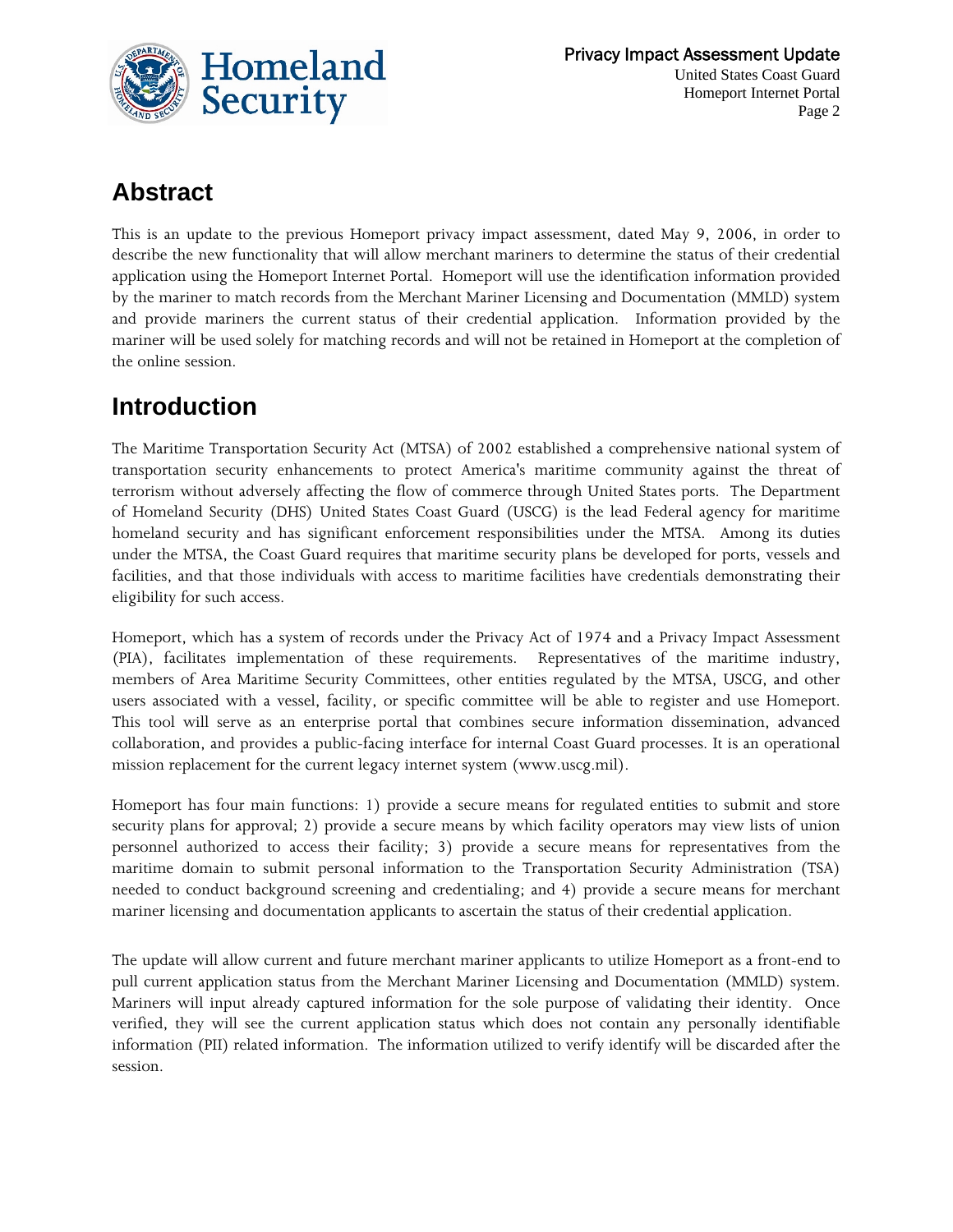

### **Reason for PIA Update**

Homeport will allow applicants to view the status of their applications submitted to the MMLD system. Homeport will collect the same information that is currently collected via the MMLD application process. The applicant will provide identical biographic data as is presently required for the paper application. This Homeport enhancement will collect the mariner's last name, last four digits of their Social Security Number (SSN), and Date of Birth. This information will be utilized to make a positive identification to match and retrieve records in another system and will not be retained in Homeport. If the information that the mariner enters is valid, it will be repeated back to them on the results page. The results will include their application id and mariner number for future reference. The results page will also include the mariners application status (accepted/not accepted, date received, and Regional Exam Center processing the application. In addition to the application status, the mariner will receive specific credential status including; the specific credential, transmittal type (new/renewed), credential state (issued/not issued), and the credential status date.

This PIA Update is required based on the pending implementation of a process allowing for the online application status verification for merchant mariners within Homeport. This will streamline the verification of application status by allowing for an electronic online process. Currently, mariners are required to callin and provide select identifying information to validate their identity in order to retrieve their respective application status. This new process will greatly enhance the ability for merchant mariners to determine current application status via the Internet.

# **Privacy Impact Analysis**

#### **The System and the Information Collected and Stored within the System**

Homeport will collect a subset of information that is currently collected via the Merchant Mariner Licensing and Documentation (MMLD) paper application process in order to validate the user. The applicant's last name, last four digits of the SSN, and Date of Birth will only be utilized to verify their identity. This subset of PII submitted to MMLD is downloaded onto the Homeport Portal each night with the status of the application. The information on the Homeport Portal is deleted 120 days after issuance of the mariner credential. No additional identifying information will be collected or maintained by Homeport.

#### **Use of the System and the Information**

The PII is used to verify the identity of the applicant and provide their application status. Once the status is provided to the applicant, all PII will be promptly discarded. Because information is removed from Homeport after the applicant receives status of their application, there are no additional privacy risks with this update.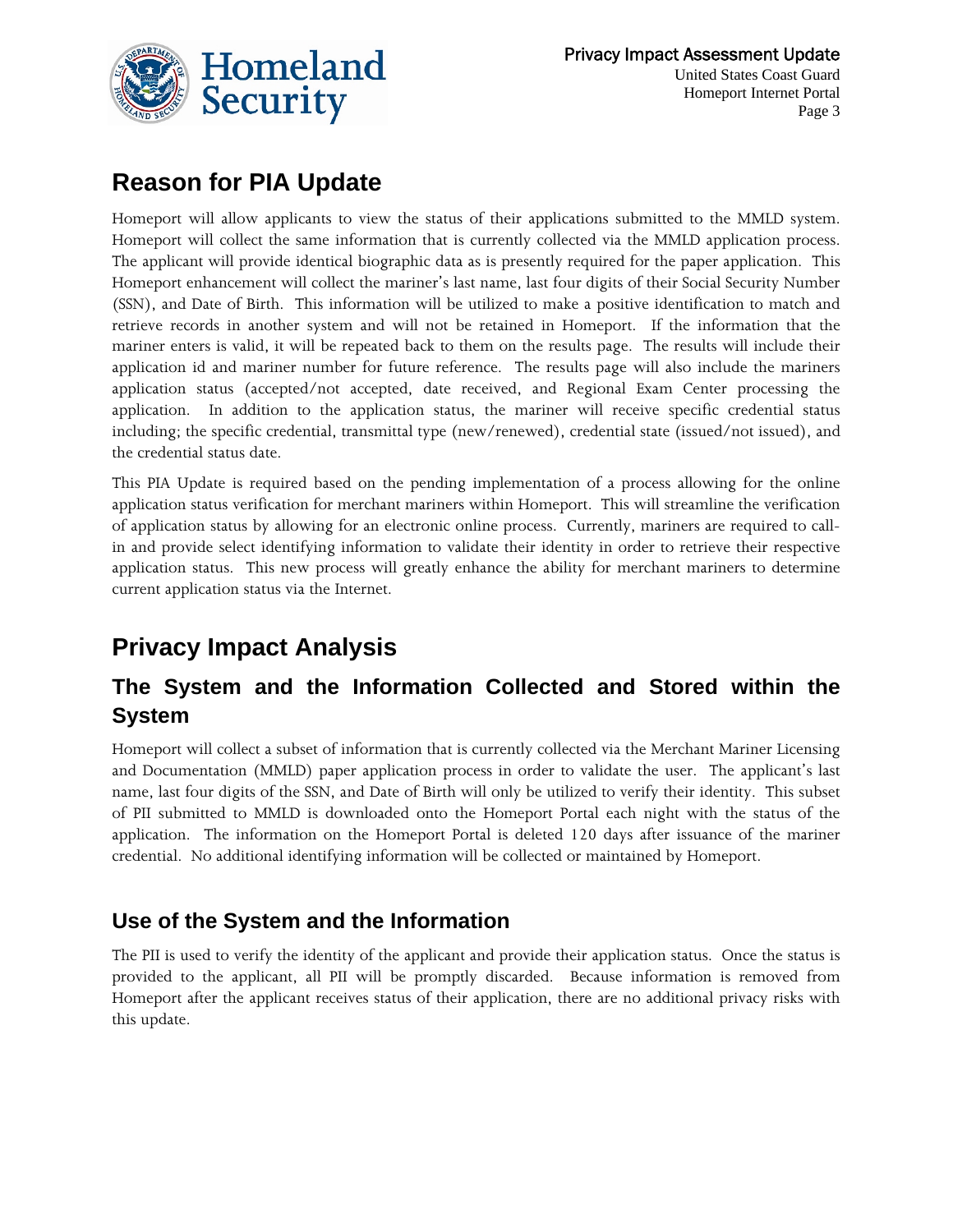

#### **Retention**

Identifying information used to verify the identity of a merchant mariner when inquiring about the application status is overwritten daily. Additionally, all identifying information is purged 120-days after the merchant mariners credentials are issued.

#### **Notice**

Notice is provided in the Homeport DHS/CG-60, April 28, 2006, 71 FR 25203 System of Records Notice (SORN) and by this PIA Update. In addition, the NMC intends to issue a press release when the functionality is released and will have information on its existing mariner information web site giving details on the functionality. Mariners will also be able to get assistance via the NMC toll free number (888- I ASK NMC).

#### **Internal Sharing and Disclosure**

Internal sharing and disclosure of information have not changed with this update. Information will be shared with the Transportation Security Administration and other DHS components in accordance with the provisions of the Privacy Act, 5 U.S.C. §552a.

#### **External Sharing and Disclosure**

All sharing of personally identifiable information outside the Department is compatible with the original collection of information and covered by a routine use in the Homeport SORN (DHS/CG-60, April 28, 2006, 71 FR 25203). Information on personnel authorized to access a maritime facility is shared with the maritime facility operator in accordance with paragraph G of the routine uses in the aforementioned SORN.

#### **Individual Access, Redress, and Correction**

Individual access, redress and correction have not changed with this update. Therefore, the procedures set forth in section 7.0 of the May 9, 2006 Homeport PIA remain in effect. Individuals are able to access their data through their system profile. Individuals seeking to correct erroneous information may submit a request to correct data to the following address:

Program Manager Department of Homeland Security United States Coast Guard Headquarters Commandant (CG-643) 2100 2nd Street, S.W. Washington, D.C. 20593-0001

The guideline will be posted in the Privacy Statement on the Homeport website.